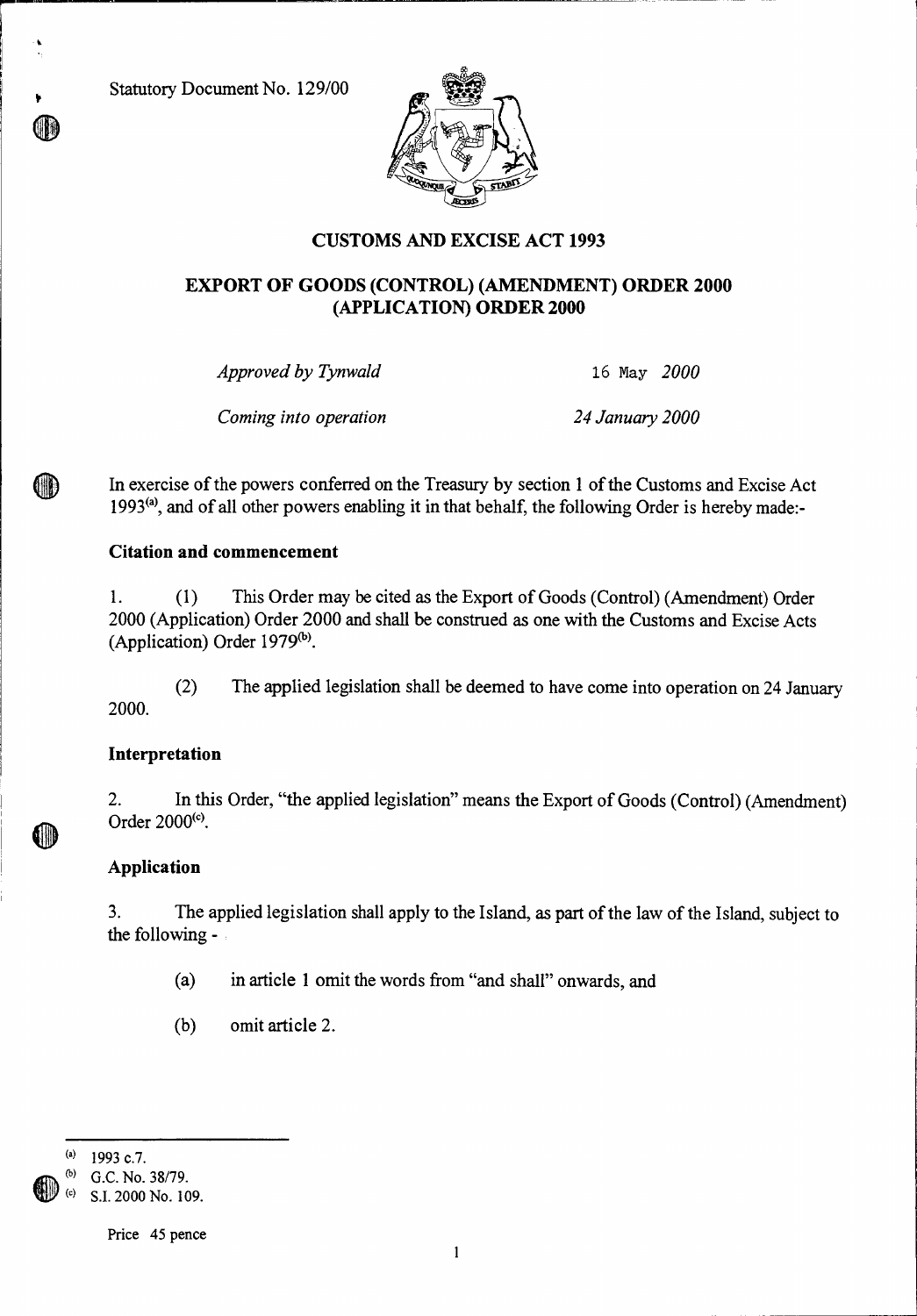**Revocation** 

4. The Export of Goods (Control) (Indonesia) (Application) Order 1999<sup>(d)</sup> is hereby revoked.

(III)

Made this  $\frac{1}{2000}$  day of Mevel 2000

**Minister for the Treasury** 

#### **EXPLANATORY NOTE**

*(This Note is not part of the Order)* 

**This Order applies in Island law the Export of Goods (Control) (Amendment) Order 2000, and revokes an application order which applied an earlier export control order.** 

**The effect of the changes is to lift the temporary ban on the export and re-export of military goods to Indonesia imposed with effect from 16 September 1999.** 

**(d) S.D. No. 565/99.** 

HD